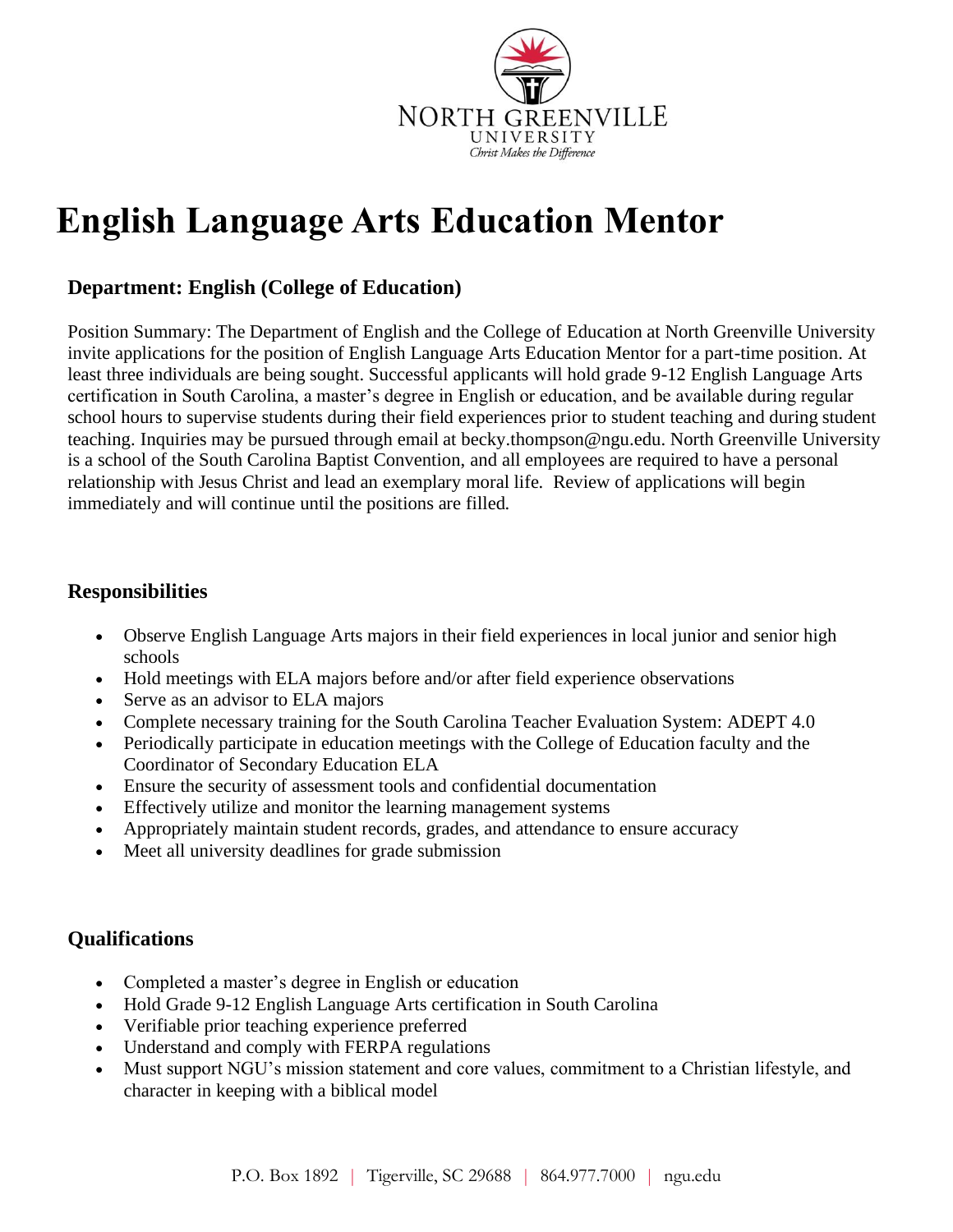

#### **Physical Requirements**

- Visual Abilities: Read reports, complete observations/accompanying forms, and use a computer.
- Hearing: Hear well enough to communicate with co-workers and students.
- Dexterity, grasping, feeling, writing, typing, and using the telephone, copier, and computer.
- Mobility: Open files and operate office machines; move between departments and attend meetings across campus.
- Talking: Frequently convey detailed or important instructions and ideas accurately, loudly, or quickly.
- Lifting, Pulling, Pushing: Exert up to 50 pounds of force occasionally, and/or up to 20 pounds of force frequently, and/or up to 10 pounds of force constantly to move objects.
- Cognitive/Emotional: Ability to critically think and concentrate. Must be able to respond quickly to changes in conditions  $-75-100\%$  of the time.

## **Working Relationships**

This opportunity is a part-time, semester-length position in the College of Education and the English Department. Secondary Education ELA mentors first report to the Coordinator of Secondary Education ELA, who reports to both the English Department Chair and the Secondary Education Coordinator in the Education Department, who then report to the Dean of the College of Education and to the Associate Dean of the College of Humanities and Sciences.

### **Working Schedule**

The work schedule will depend on the following each semester: the number of ELA majors assigned to the mentor; the courses those ELA majors are enrolled in (and the required field experience hours and lessons in those specific courses); the location of the schools the ELA majors are assigned to; and the number of required meetings the mentor will have with each assigned major.